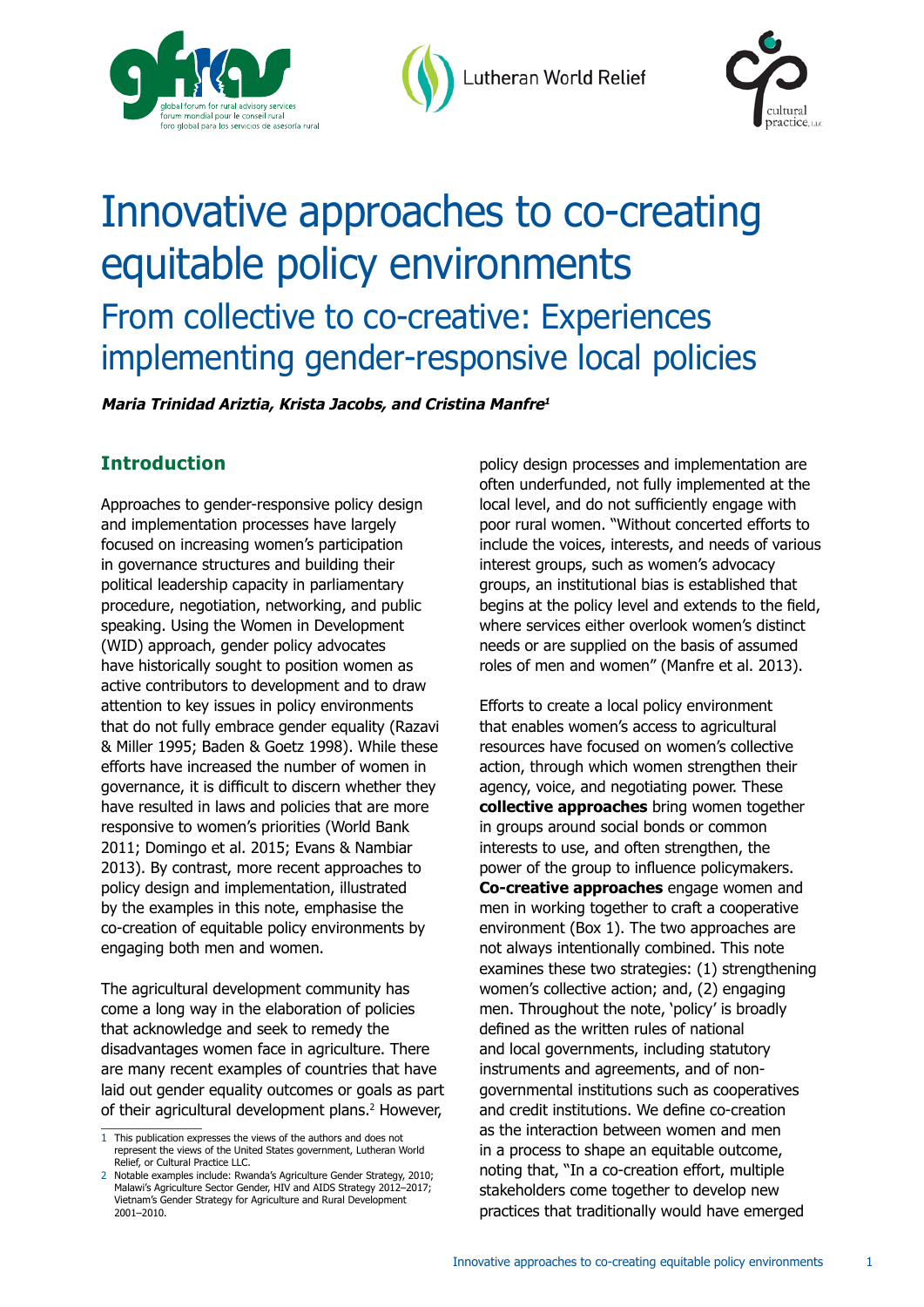#### **Box 1**

#### **Collective versus co-creative approaches**

**Collective approaches**, synonymous with collective action, refer "both to the process by which voluntary institutions are created and maintained and to the groups that decide to act together" (Capri 2005). Collective approaches are characterised by the strengthening of social capital within a group around common interests, often to advocate or influence policy-makers or other decisionmaking stakeholders.

**Co-creative approaches** build on collective approaches but seek to bridge the links between groups with differing levels of power, for example, rural women and local government. Co-creative approaches bring together different groups to build and implement a common agenda.

only from a bureaucratic, top-down process (if, indeed, those practices would have emerged at all)" (Gouillart & Hallett 2015). A co-creative approach has the potential to generate additional opportunities to address cultural norms that, implicitly or explicitly, influence policy and to expand support for women's policy priorities.

The approaches described below work with women as active citizens and problem solvers, and engage men to change the policies governing access to productive resources in rural areas. Box 2 provides background on the two approaches, which are analysed in more detail in the next section.

## **Strengthening women's collective action for negotiating power**

In situations where women have limited bargaining power in their households, communities, and political and other spheres, negotiating for change as an individual can be extremely difficult. Organising women into informal and formal groups and networks has been critical to the progress made in enhancing gender equality (WDR 2012). Women have long been organised, or have organised themselves, into groups. Among the approaches reviewed for this note, strengthening women's collective action is the foundation upon which advocacy efforts rest and the primary means by which

women expand their involvement in policy development and actions on food security. Collective action also strengthens women's relationship with and access to local government. Through the process of organising, women are able to draw strength and power from other women, allowing them to work together to advance common interests, increase their own confidence and agency, and create and maintain a visible and public role for women to negotiate and reshape the institutions that define men's and women's rights and access to resources. In interacting with each other, learning leadership and negotiating skills for daily use in their family and community, and creating allies through capacity building in their groups, women come to see power as dispersed and pervasive and coming "from everywhere" (Foucault 1991), as opposed to a decision-making authority held by a few people that can exclude others from participating (Gaventa 1980).

In Western Honduras, the foundation of Gender in Agriculture: From Policy to Practice (GAPP) rests on Municipal Women's Networks (Red Municipal de la Mujer, RMM), which consist of groups of women that advocate for change at the municipal level. These groups came about as a civil society response to the passing of the first Law for Equality of Opportunities for Women in 2000. Local nongovernmental organisations (NGO) unite women in formally recognised community-based organisations so that they can engage with the newly established Municipal Women's Offices (Oficina Municipal de la Mujer, OMM) and can apply for government funding and services. The RMMs are the main locus for collective action and capacity building efforts for their members, who can participate in three different types of training programmes delivered by GAPP partners. The programmes focus on leadership, public speaking and advocacy, and political engagement. They aim to build women's confidence in speaking in public, facilitating large groups, and advocating on behalf of other women around issues related to food security, agriculture, and gender-based violence. Women learn to write proposals, practice interview skills, and use a range of information and communication tools like cameras, microphones, email, and social media. The most intense of the workshops implemented through GAPP, the School of Political Engagement (Escuela de Incidencia Pública), covers a wide range of topics, including policy development and policy analysis, and equips women with the tools to participate in policy planning and implementation.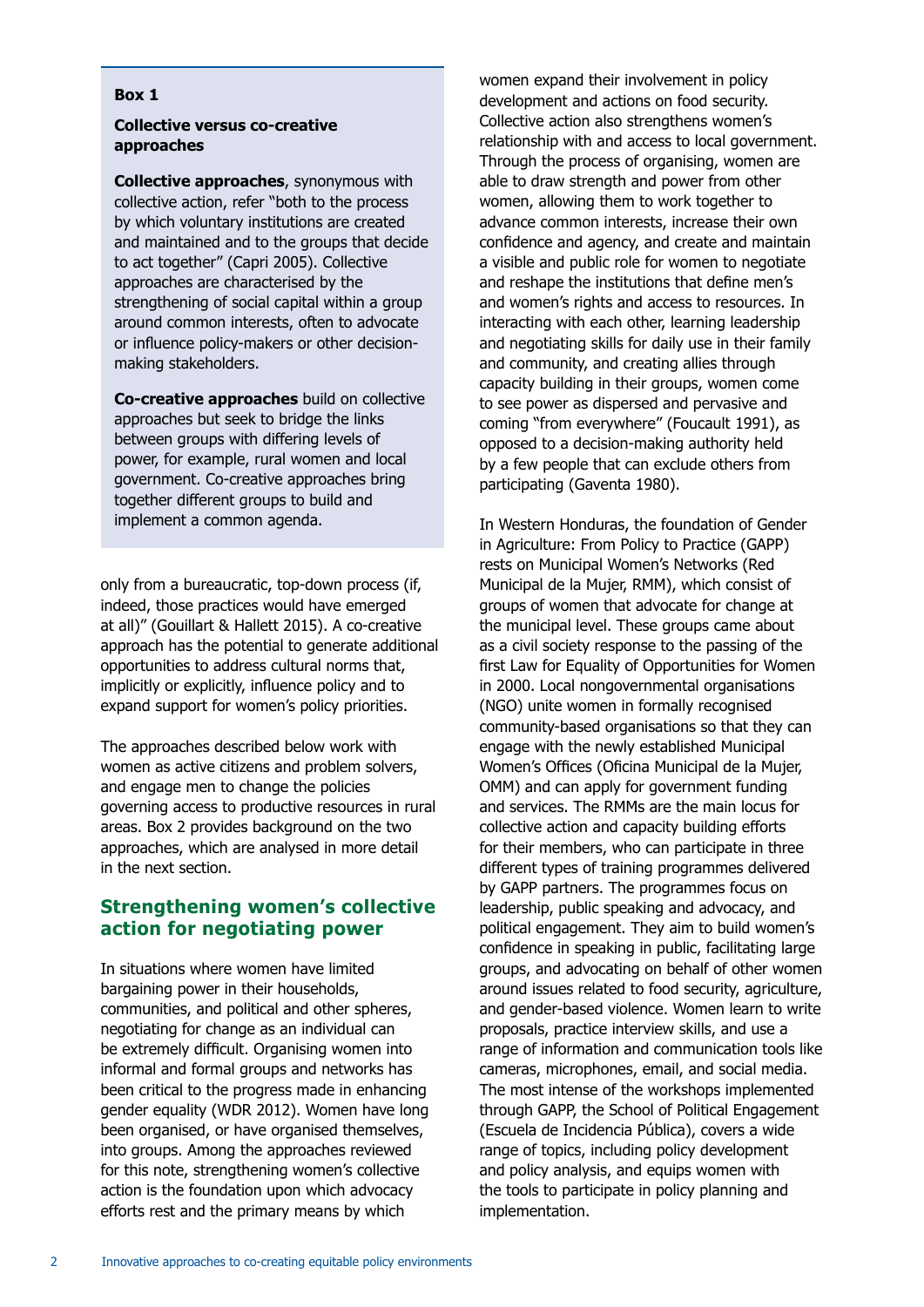Building the capacity of women to be agents for the community and for themselves stretches through the first four phases of the L2L process (see below). Through a series of interactive exercises in their community, grassroots women meet to develop leadership practices, including public speaking, listening, respecting different

views, and arriving at and keeping to agreements about how they will interact with each other and with stakeholders. The curriculum expands the concept of power, from the notion that a person or institution has power over others to an understanding that different people have "'power within' themselves, 'power to' affect others …

#### **Box 2**

#### **Background to highlighted approaches**

Rural women play a critical role in agricultural production and in maintaining the economic and social fabric of rural communities, yet in most countries, produce associations, as well as government institutions, are male-dominated. Below are descriptions of two approaches used throughout the note to illustrate practices that foster gender-responsive policy processes.

#### **Local-to-Local Dialogues: Women's collective power for community change**

The Local-to-Local Dialogue (L2L)<sup>3</sup> process, first developed by the Asian Women and Shelter Network, has been deepened and propagated through the Huairou Commission and applied by grassroots women's organisations in many countries since 2002 (Goldenberg 2008). In the L2L process, grassroots women identify and address community needs through an ongoing partnership with local government. The L2L process has six phases: strengthening women's leadership; organising at the community level; mapping needs, allies, and resources; preparing for dialogue with local government; leading the dialogue; and developing a plan for follow-up (Huairou Commission 2011). The phases may overlap or repeat as communities take action or identify new issues. The L2L process is not intended to emphasise agriculture or food security, but to create a space for communities to identify and present their priorities; however, several NGOs have used the L2L process to elevate the issue of women's land access.

#### **Gender in Agriculture: From Policy to Practice (GAPP): Women and men co-creating local policy**

Between 2013 and 2016, a GAPP pilot project worked with women and men of nine municipalities<sup>5</sup> in Western Honduras to reshape traditional gender perceptions and push for the development and implementation of inclusive local policies and budgets. Implemented by Lutheran World Relief, GAPP focused specifically on the local implementation of national policies embodied in the Law of Equality for Opportunity for Women,<sup>6</sup> the Food and Nutrition Security Law,<sup>7</sup> and the Law of Municipalities,<sup>8</sup> as well as on changes to policies in rural credit institutions. With local partners, GAPP addressed these challenges using an approach that strengthened women's leadership and worked with men to enhance collaboration between multiple stakeholders and secure equitable and sustainable access to resources for both women and men.

The intervention took a co-creation approach in seeking to decrease food insecurity by strengthening participation, leadership, and management skills in women's municipal networks and by working with men in local governmental institutions and rural financial organisations. In the former case, the project equipped women with the skills to develop and submit proposals and negotiate for funding earmarked for women's activities. In the latter, the project engaged men in a process to become aware of the gender inequalities that constrain the development of their communities and families, and to advocate for women's equitable economic and political participation.

<sup>3</sup> See http://huairou.org/local-local-dialogue for further information on the Local-to-Local Dialogues approach.

<sup>4</sup> For further information on the Gender in Agriculture: From Policy to Practice project, supported through the Feed the Future initiative, please refer to the information listed on Lutheran World Relief's website: https://lwr.org/project/gapp 5The project is active in the following municipalities in the Department of Lempiras: Candelaria, Erandique, Gualcince, Piraera, Valladolid, Tambla, Tomala, Guarita, and San Juan Guarita.

<sup>6</sup> Passed in 2000 along with the National Plan for Women, this law legalised equal access to land titles for men and women and identifies priorities for programmes that promote the role of women in more intensive food production.

<sup>7</sup> Passed in 2011, this law established a legislative framework to standardise programming on food and nutrition security.

<sup>8</sup> Article 91 of the Law of Municipalities requires municipalities to allocate 2 percent of their annual budgets to women's priorities. This was later revised to 5 percent.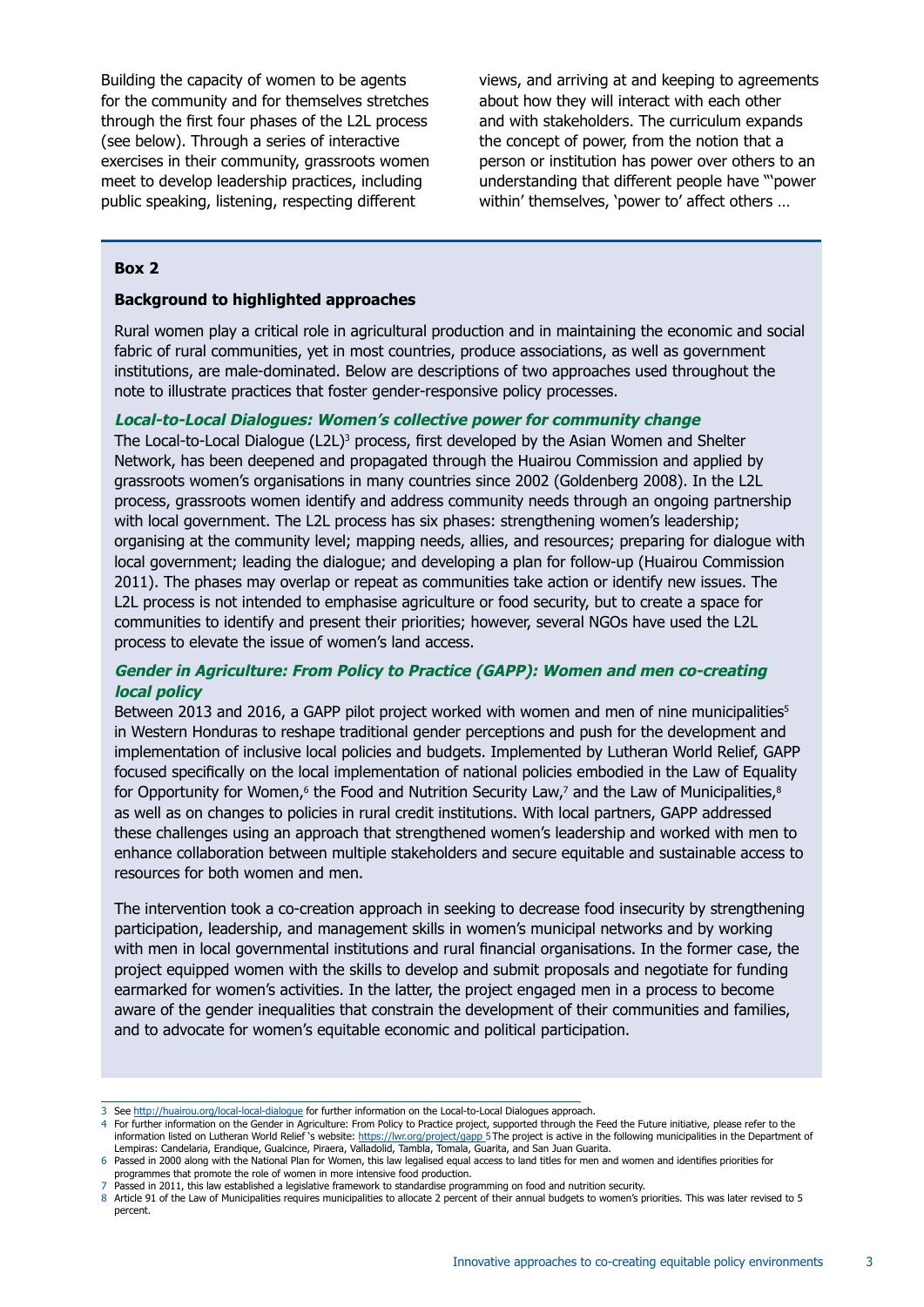[and] 'power with' [their] neighbors," (Huairou Commission 2011). Women in participating groups identify the different kinds of people in their community – including individuals of different sexes, age, partnership status, HIV status, and other characteristics – and discuss the 'powers' they hold. The women then lead their communities in sessions to identify issues that the community wants to address and to create a shared vision and set of principles for resolving them. They catalogue the resources (people, natural resources, schools, NGOs, etc.) needed to address community priorities through mapping, participatory rapid appraisals, and other methods, and begin to plan a community dialogue with local government officials. For many of the grassroots women, this meeting might be the first time they meet or speak with government officials. The L2L process includes practical exercises for planning the dialogues, including developing and practicing messages, holding mock meetings, suggestions for learning about the government leaders, drafting the agenda, compiling materials and information to present, facilitation strategies, and logistics for the meeting.

A primary aim of these capacity building efforts is to position and reveal women as legitimate and relevant actors capable of engaging with local government and other institutions and of holding them accountable. The ultimate goal of GAPP was to increase women's access to agricultural resources, either through negotiation with local government or with rural credit institutions. Women RMM members took advantage of legally mandated open town hall meetings to advance their agenda. While the original intent was for women to present projects to be funded under the 5% earmark available from the local government for women's projects, a change to the Law of Municipalities removed the earmark. To protect the budget allocation, the women's groups, and their allies, used town hall meetings to request that local governments sign agreements to secure the 5% designated for women.<sup>9</sup> Over the course of GAPP, 165 projects were approved and funded by the local governments. Of these, 99 were for agricultural initiatives, which included investments for plant nurseries (e.g., for coffee production), investments in maize and bean production, chicken coops, grain storage, dairy activities, and

9 Information collected from the Gender in Agriculture: From Policy to Practice project reports (October 1st, 2014 through September 30th, 2015), presented by Lutheran World Relief (LWR) to the United States Agency for International Development (USAID). Award AID-OAA-A-13-00054.

the purchase of irrigation equipment. The actual number of agriculture-related activities to receive funding is higher if small-scale milling operations and coffee roasting operations are included. The total amount of public funding approved over the life of project for women's agricultural initiatives came to approximately \$81 800 and the women's groups contributed an additional \$34 100 to the initiatives in cost-share.<sup>10</sup>

In the L2L process, grassroots women's groups invite members of their community and local government officials and customary leaders to a meeting where the women present a synthesis of their needs and the information collected from the community mapping and assessments of needs, resources, and allies that the women themselves have led. As part of or following the dialogue, the women's groups document the decisions made and create an action plan to identify resources to move forward on resolving agreed-upon issues, to monitor government progress, to create working groups to further engage with the local government, and to relay the action plan to the entire community. Although the L2L process ends with the dialogues and plans for follow-up action, it aims to create an ongoing partnership between grassroots women and local government.

Through GAPP and L2L women have taken on greater and more visible roles, both official and unofficial, in local governance. Women's participation has expanded to include collaboration on the development of municipal food security policies, budget monitoring, and participation in community watchdog groups.

## **Engaging men as co-creators of gender-equitable policy**

Achieving sustainable impact in agriculture is unlikely to happen without addressing both men's and women's roles. While strengthening women's leadership skills is necessary, it is insufficient to create equitable policies if the structures and individuals in positions of power remain committed to reinforcing gender inequalities. While both men and women are involved in shaping and sustaining gender inequalities, women remain the focus of most gender-responsive programming. This is despite a growing body of evidence, from the health

<sup>10</sup> Information collected from the Gender in Agriculture: From Policy to Practice project report (October 1, 2013 through July 15th, 2016), presented by Lutheran World Relief (LWR) to the United States Agency for International Development (USAID). Award AID-OAA-A-13-00054.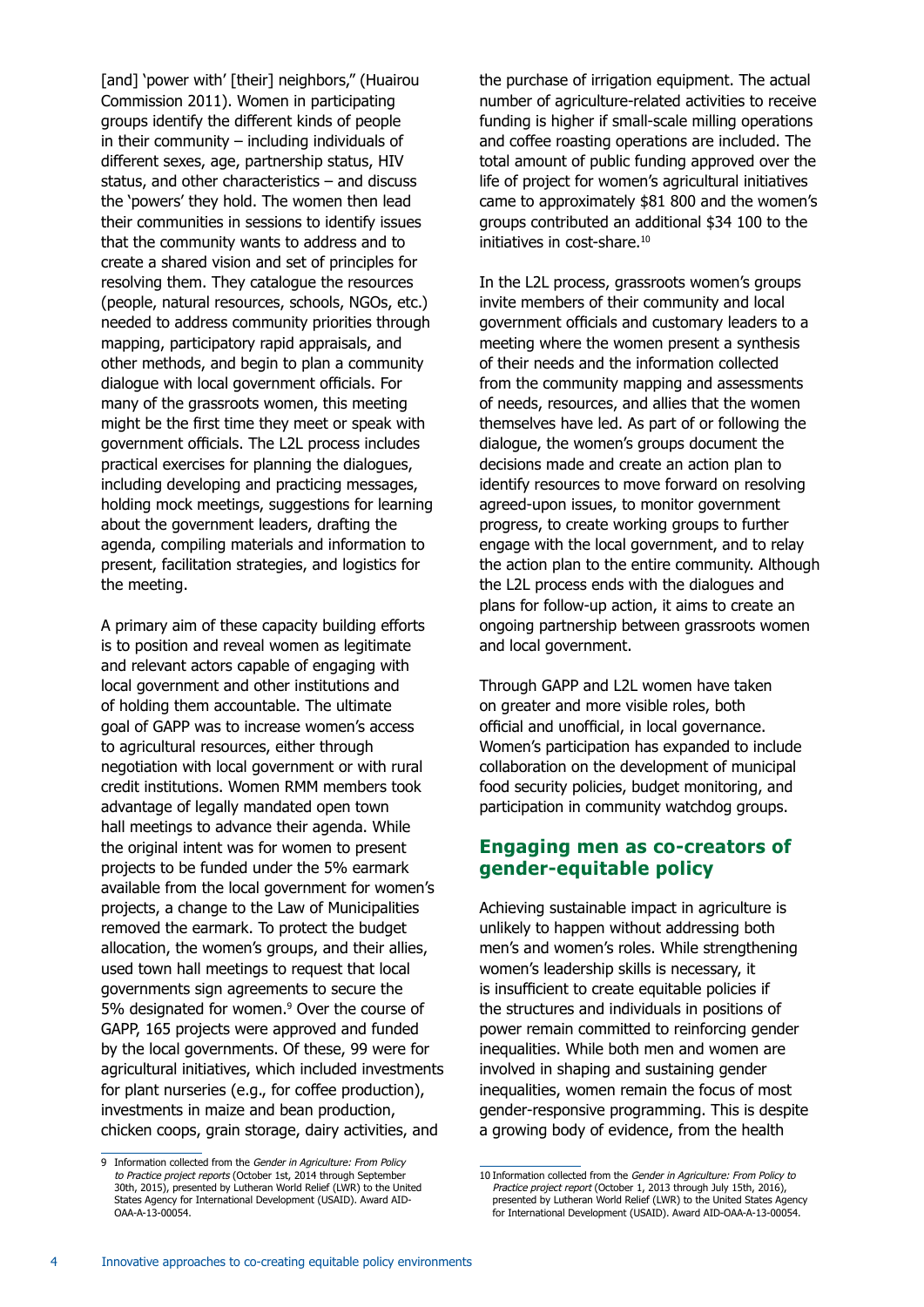sector in particular, that reveals how encouraging men to reflect upon their behaviors and attitudes can have significant impact on reshaping gender roles and relations (WHO 2010). Programmatic approaches that leverage, question, or transform norms around men's roles and behaviour are less prevalent in agriculture, although some efforts in this direction can be seen in methodologies that encourage men and women in the same household to work toward common goals (Bishop-Sambrook 2014).

Men's engagement with women in agricultural policy processes has tended to be from a perspective where men are in an established position of power. Men are often the government leaders being lobbied by women's organisations. Men may be the leaders of the farmer cooperative and/or make up the majority of its membership, and thus set the expectations of behavior and allocation of resources. In some programmes to foster women leaders, male champions serve as a link to traditional power structures and seek to increase the acceptability of women's organisations by men in power. The L2L process is one example of these indirect approaches, which engage men most often in their roles as community members and local leaders. Often, the women work with male leaders, who do not interact with them as peers, but rather as authorities from whom women need to seek approval to pursue their agenda. The capacity-building activities for women at the grassroots level prepare them to engage the men in their communities and in local leadership as partners. Space for co-creation exists both at the community level and with local leaders, even though the L2L approach does not view men as equal partners in the co-creation process. Nonetheless, it has led to interesting outcomes, including the following:

- In response to specific problems or requests, local leaders granted specific requests/ proposals for women's access to land and animals in Ghana, Tanzania, and Zambia, sometimes with documentation (Brown et al. 2014; Kaloustian & Alhassan 2010; Huairou 2009).
- In Cameroon, the relationship that women's grassroots groups built with local authorities through the dialogues "inspired these leaders to sensitise fellow men on will-writing and registration of property in the names of their wives and daughters", contributing to an environment that supports and promotes more equitable sharing of land and resources (Reade & Clark 2011).
- In Tanzania, dialogues organised by the Maasai Women Development Association led to women, men, and local leaders examining customary norms, especially those related to women's land access, and their effects on women and children in the community (Huairou Commission 2009). Traditional leaders and communities agreed to abandon some of the customs and practices that keep Maasai women from accessing land.
- A common follow-up action to L2L dialogues was the establishment of community watchdog groups to identify and respond to abuses of women's or children's property rights, evictions, or violence. Some of the groups expanded into legal education and legal aid.

However, these approaches neither engaged men that were not themselves leaders in the policy process nor directly addressed the questions around how women and men communicate and what their interests should be. GAPP was one of a limited number of projects in the agriculture sector that recognised the need to address men's role in supporting gender equality. Masculinity  $work$ shops $<sup>11</sup>$  delivered in the intervention areas</sup> targeted male leaders in local government and credit institutions and focused on creating a space for men to explore the perceptions and images of masculinity. During these workshops, participants confronted and deconstructed these images in an effort to build a more positive and supportive image of what it is to be a man. Among the topics covered were the roles that men play in caregiving and the notion that achieving food security for all people should be a high priority. The methods were participatory and reflective, designed to tap into the men's physical and emotional perceptions of self. Initially, resistance from men was prevalent across the municipalities, however after the initial masculinity workshops took place, there was an increased demand from both women and men.

The masculinity workshops prompted a discussion of the collective values that men and women hold and share, the changes they wish to achieve in their communities, how these changes can be achieved, and how they can improve their own accountability in the process. Men from local credit institutions who had participated in masculinity workshops led conversations in their institutions about opening membership to women

<sup>11</sup> Through the masculinity workshops, the GAPP Project implemented only the introductory phase of a more comprehensive masculinity approach. Information about the full approach implemented by Centro de las Casas in El Salvador, can be found at http://www.escuelaequinoccio.org/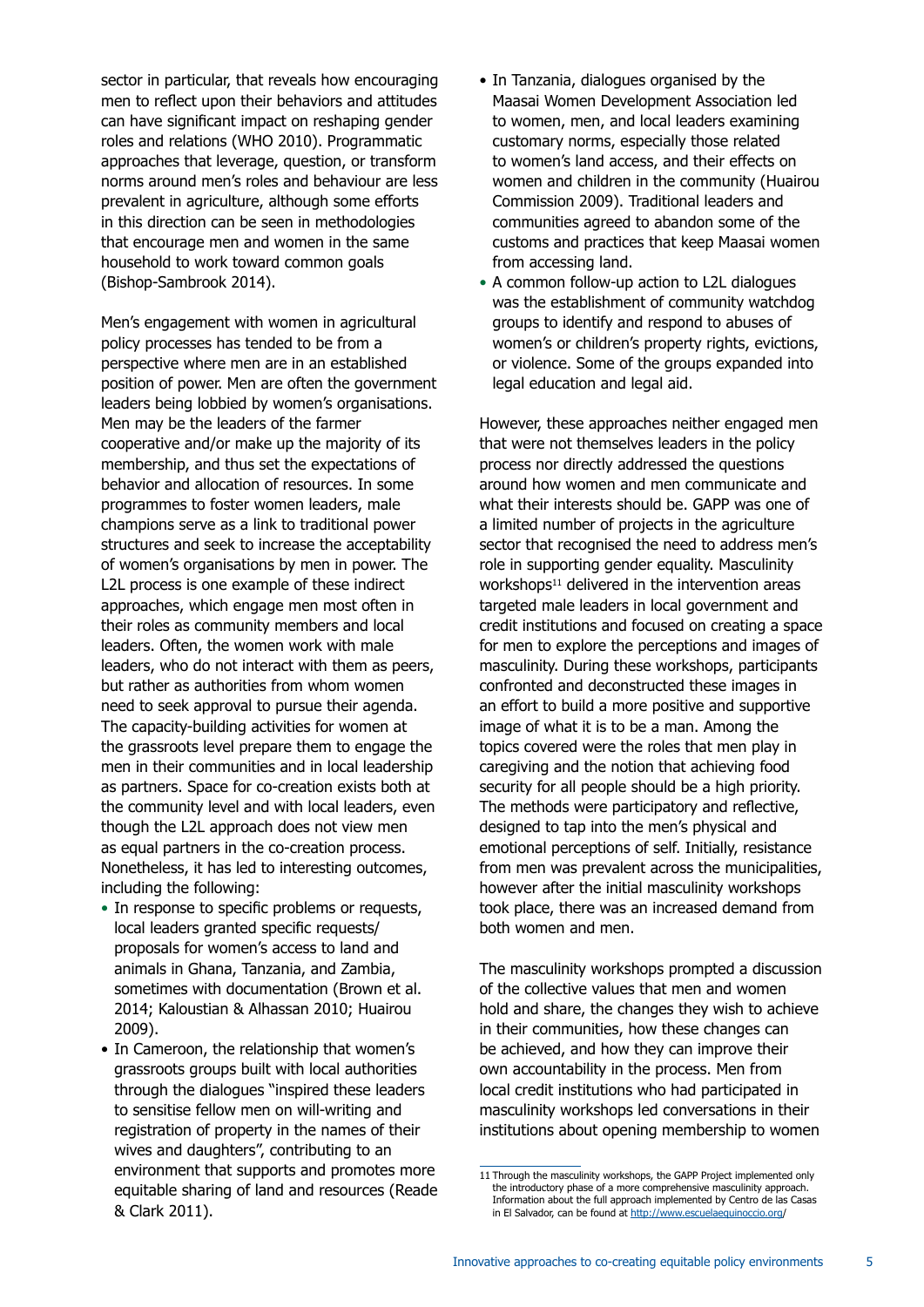and increasing lending to women to acknowledge and support their work in agriculture and small business. Typically, the organisational structure of rural credit institutions prevents women from becoming members, accessing credit, or becoming board members, only including them as indirect beneficiaries. One rural credit institution amended their institutional by-laws on membership, office-holding, and credit access to be more equitable. Municipal leaders and the executive committees of the rural credit institutions worked with women (primarily women in the RMM who had also attended GAPP's policy advocacy training) to redesign credit and food security policies. All nine municipalities in the GAPP project approved gender-integrated public policies on food security and nutrition, while one municipality developed and approved an institutional gender policy for their Budget Office.12 These are clear examples of men and women defining and advancing towards an equitable vision of how to achieve positive outcomes in the economic and social lives of their communities. It required both women organising and advocating for their interests and men recognising the validity and social benefit of those interests.

### **Lessons and recommendations**

• Men need to be engaged in meaningful and substantive ways to support gender equality. Building co-creative spaces, especially at the grassroots level, can allow 'women's issues' to be revealed as 'community issues' and addressed as such. The importance of the co-creation process in GAPP was that the intervention implemented a methodology that emphasised the relationship between men and gender and that aimed to destabilise deeply embedded structures of gender inequality in the home, the labor market, and other institutions. GAPP challenged the underlying 'rules of the game' by empowering men to think – and act – in ways that increased the ability of women to negotiate greater gender equality in the systems where they operate. By being sensitive to the intersectionality of power, it is possible for development actors and agencies to empower women by influencing more equitable

and inclusive structural reforms and providing a more conducive environment for women's rights and the rights of any marginalised group.

- While women do not always lack capacity, leadership, and skills, programmes targeting women remain important foundational elements of gender and policy projects. The ability of women and men to productively co-create a gender-equitable policy environment should not be taken for granted. Women and men need a foundation in technical and advocacy skills and experience. Collective action appears to be an effective and consistent way to build those skills and experience among women. However, women and men also need guidance and practice working together to productively navigate gendered norms about roles and communications. Programming should consider approaches to improving women's policy advocacy capacity and the ability of women and men to work together.
- The legal and policy environment matters. In Honduras, GAPP benefitted from a legal and policy framework that supports gender equality and participatory processes. This provided the opportunity to conduct gender-responsive budgeting processes at the local level, although this was not actively or consistently conducted. However, this legal foundation provided legitimacy to the women's advocacy efforts.

Despite the successes of these approaches, it remains to be seen whether they are sustainable in the long-term. Policy environments change rapidly and are subject to the whims of political leaders and interests. Similarly, it is unknown how sustainable the changes in the attitudes of men and local leaders will be. The expectation however is that women who have been involved in co-creative approaches have the skills and the experience to navigate the changing environment. They have new relationships with the local government and with leaders that they can leverage. Community and government members also have a better understanding of gender equality and the value of participatory governance processes. These are positive gains and should serve women and men well in cocreating gender-responsive local policies in the future.

<sup>12</sup> Information collected from the Gender in Agriculture: From Policy to Practice final project report (October 1, 2013 through July 15th, 2016),<br>presented by Lutheran World Relief (LWR) to the United States Agency for International Development (USAID). Award AID-OAA-A-13-00054.